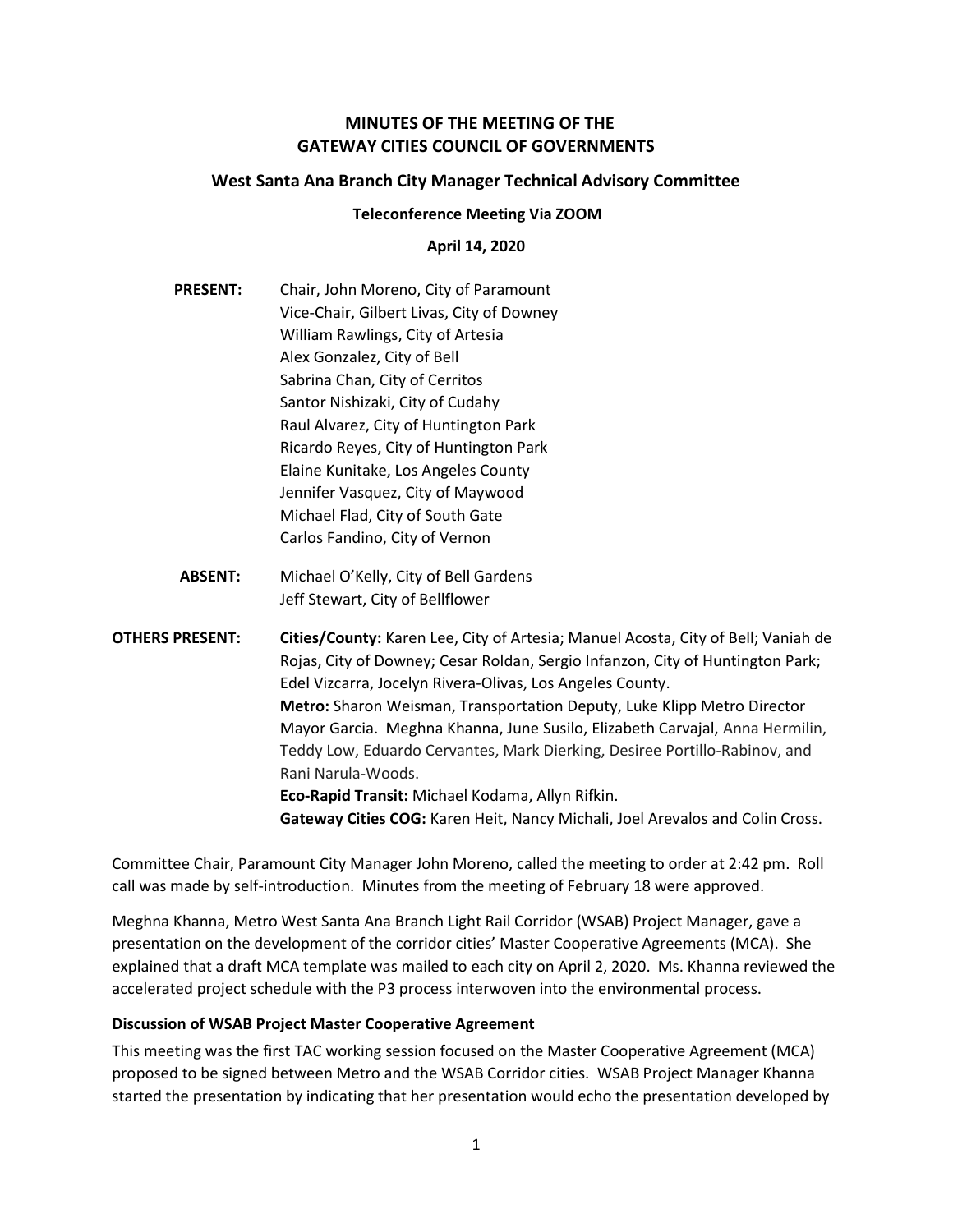Nancy Michali, COG WSAB Project Manager. Her presentation addressed seven key issues related to the MCA review and agreement process.

- 1. Schedule for MCA Negotiations. In response to concerns raised in that presentation, Metro revised the MCA schedule to address the Corridor cities' concerns about understanding the implications of the MCA and in response to pressing city responsibilities due to the Covid-19 crisis. In addition to today's TAC work session, a second work session will be scheduled for Tuesday, April 28. The schedule for the MCA process was identified with a range of dates to allow for flexibility of timing for execution of the MCAs between cities:
	- Metro-City agree to MCA terms August-October 2020
	- Taking MCAs to Metro Board for approval September-November 2020
	- Signing of the MCAs October-December 2020.
- 2. MCA Overview. Ms. Khanna reviewed a list of areas of concerns highlighted by the COG and cities and the specific MCA sections where they are addressed. She presented an overview of the main goals of the WSAB Project, the project scope, phases and schedule to highlight when key activities would occur. June Susilo then provided an overview of MCA roles and responsibilities for Metro, the P3 Developer and each City in each of the project phases. Her presentation focused primarily on the project efforts: Enabling Works, LACMTA Retained Scope and the P3 Project Scope.

Chairperson Moreno asked a question about cities assisting with the procurement of necessary property/right-of-way (ROW); was it meant that city assistance would be required with the Union Pacific Railroad (UPRR)? Ms. Khanna replied that ROW assistance only applied to properties owned by each City. Ms. Susilo reviewed and defined the meaning of the anticipated contractual packages anticipated for the WSAB Project: 1) Enabling Works includes advanced utility relocation, freight track relocation and grade crossings; 2) Metro's scope would include ROW acquisition and provision of fare equipment, art installations, security and enforcement activities, for example; and 3) the P3 Contractor's scope which will include construction of the WSAB LRT project and operation and maintenance of the line. Ms. Khanna provided background information on why the responsibilities were divided in this manner.

3. City Facility Rearrangements. Ms. Susilo then moved on to a discussion of City Facility Rearrangements. City facility rearrangements refers to city facilities that may need to be relocated or moved – and the related Metro and City roles and responsibilities. Metro will be primarily responsible for designing and constructing the Rearrangements. The City will review and approve Designs for any Rearrangements, and will inspect and accept these facilities.

Metro may request a City to provide support services via Work Orders. Ms. Susilo went on to describe the work order process, which includes an Annual Work Plan developed by each city to plan their resources and preparation of a Metro "Form 60" (Professional Services Cost/Price Summary) for any work or services.

Ms. Susilo then described the three-step Design Review Process: 1) the City receives a design review package and has 5 days to notify Metro if it is incomplete or deficient; 2) the City then has 21 days to comment, otherwise the package is deemed approved by the city; and 3) Resubmission of a rejected design also has a 21-day approval requirement for the City.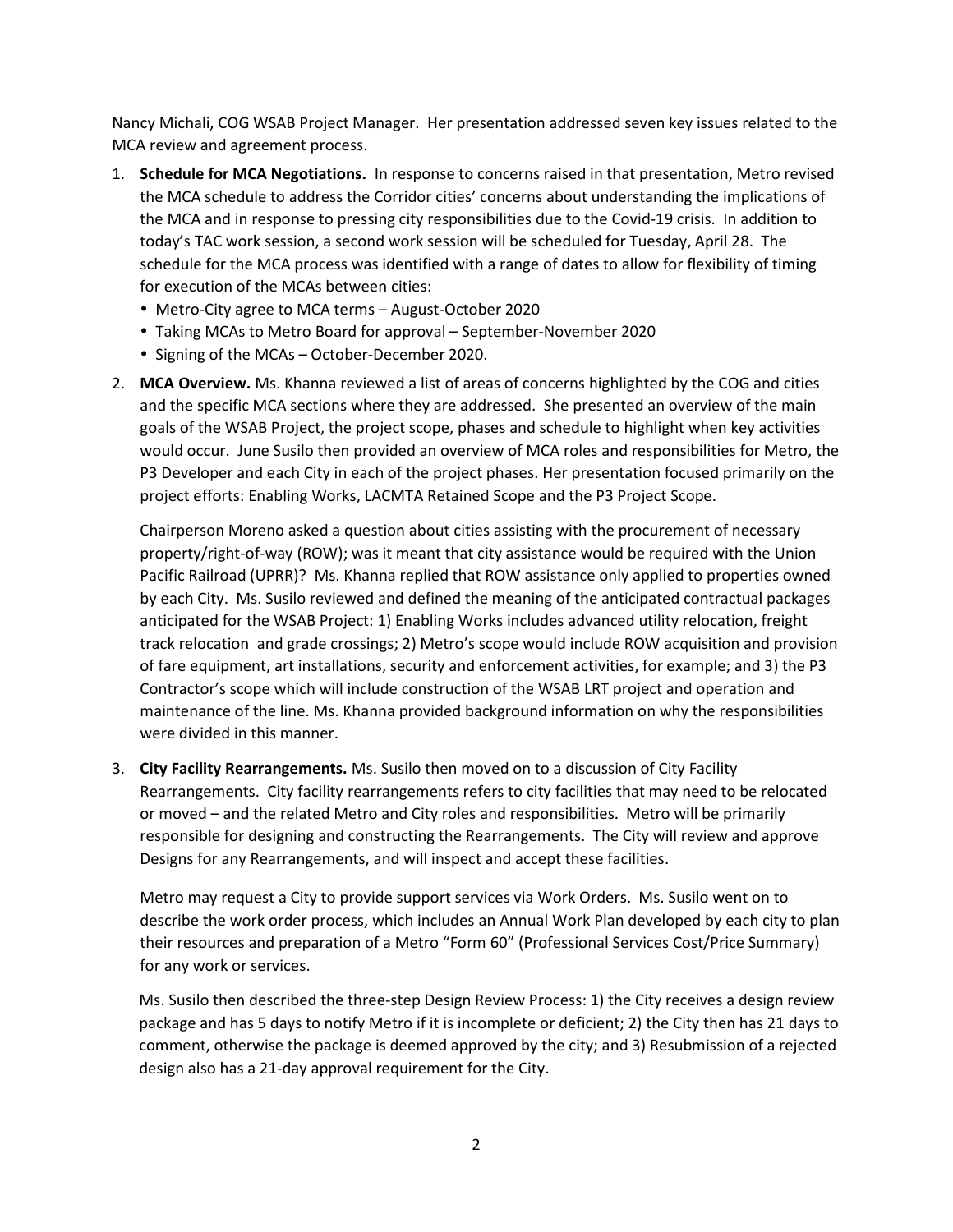- 4. Betterments. The discussion moved on to the issue of "Betterments" as mentioned in the MCA. A betterment is defined as: an upgrade, change or addition to a City Facility requested by the City, or a change to the applicable City Standards after the establishment of the Basis of Design; or any upgrade, change or addition which will not be of direct benefit to the WSAB Project. She gave an example from another project where a City requested construction of a plaza next to the station – that was outside of the station's footprint. Cities are financially responsible for the cost of any betterments.
- 5. Defining the "City Portion." Metro will work with each City to define the relevant "City Portion" to be addressed in each City's MCA. Metro will work closely with each City to reach agreement on the appropriate City Portion. Where station areas and/or track segments fall within multiple jurisdictions, boundary agreements will need to be agreed-upon.
- 6. Status and Availability of Design Drawings/Documents. Ms. Khanna next presented information of when Metro will provide Cities with the relevant station and alignment drawings and documents. These documents are considered confidential and not for public distribution (until the Draft EIS/R is made public in early 2021). Acceptance of the documents and plans by the city will require executing a Non-Disclosure Agreement. The current 15% level of design documents are designed to support the environmental review documentation, and Metro held several meetings in 2018 and 2019 to solicit feedback from the cities which is incorporated as part of the 15% design effort.
- 7. Enabling Works Scope and Status. Ms. Susilo went on to discuss several typical enabling work efforts. The first example was a simple grade crossing showing impacts to existing utility lines and freight tracks – and the resulting required relocation of a water line. A second example of enabling work addressed a more complicated grade crossing that required more utility relocations and a street closure. Completion of the Enabling Works would clear the rail ROW for the P3 Developer to construct the WSAB LRT project with reduced constraints and potential schedule delays.

Cities will be requested to approve plans involving city-owned utilities and to assist with franchisedowned utilities. Metro and UPRR have executed a PE (Preliminary Engineering) agreement to work on design issues. Ms. Khanna reviewed the grade crossings that were approved in 2018 through the project rescoping process and pointed out that any additional grade crossing modifications at this point in the process would cause environmental delays.

- 8. Response to Initial City Questions. Ms. Susilo reviewed City requests for clarifications on Enabling Work and she and Meghna provided responses.
- 9. Understanding the City and Metro Teams. The presentation concluded with a list of the City staff and Metro staff that would be involved in the project during MCA Negotiations and then during MCA Implementation (Planning, Design and Construction). Ms. Khanna reviewed the schedule for providing the project design drawings and comments, the next working session (April 28<sup>th</sup>) and submittal of additional City comments/questions.

### TAC Member Discussion

John Moreno then opened the work session to TAC member discussion.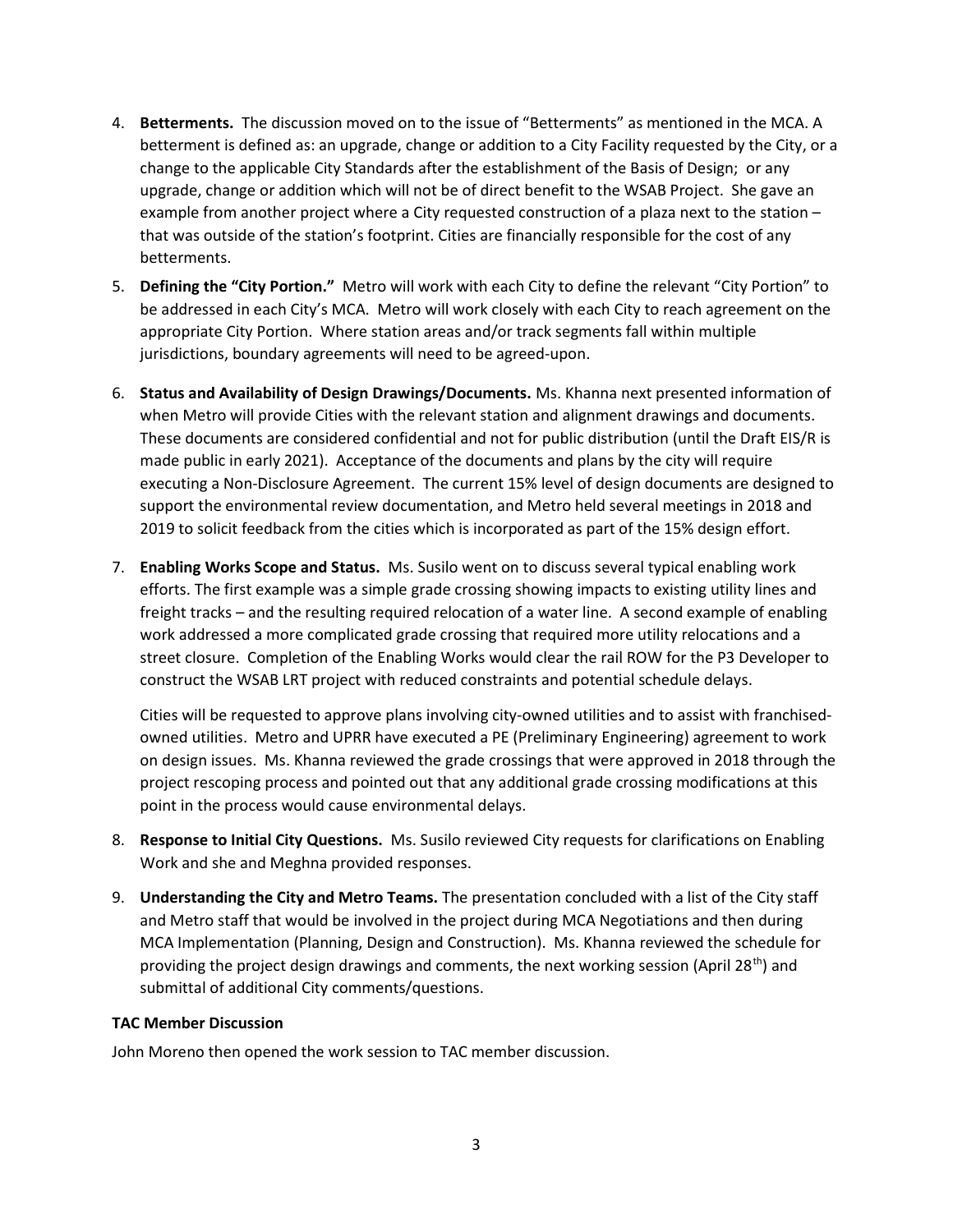Paul Phillips, City of Bell, asked about questions that might arise during the development of the MCA. Ms. Khanna stated that there would be another TAC work session on April 28 to review the MCA as well as the opportunity to set up meetings with individual city meetings to discuss their concerns.

Gilbert Livas, City of Downey, asked a question about a betterment that occurs within the footprint of the station. Ms. Susilo said that it is not necessarily about the location. A request for work that does not fit within the project scope and/or is not a direct benefit to the project might be considered a betterment to be funded by the city, much is dependent upon what item is being considered.

Chairperson Moreno stated that most cities will be requesting something within the station/project footprint, and he would like to see betterments more precisely defined. Ms. Khanna offered to create a list of betterments that fall within the station footprint that meet the project standards. Anna Hermelin referred to the more detailed betterment definition included in the draft form of the MCA.

Sergio Infanzon, Community Development Director, City Huntington Park, thanked Metro for the MCA time extensions. Mr. Infanzon questioned the lack of detail for specific grade crossings and what information is needed for the City to react to work being presented to the City. Ms. Khanna said the drawings and documents would be provided to the cities starting next Monday, April 20, 2020. These plans are at the 15% level of design to support the environmental document. Mr. Infanzon cited that there a lot of questions from other city representatives that need to be resolved. He additionally requested a master calendar that includes the TOC process.

Ms. Susilo emphasized the need for executing the MCA before any design related discussions could proceed.

Ms. Khanna indicated that Metro has signed a Letter of Agreement (LOA) with Los Angeles County and are working on an umbrella MCA.

Chairperson Moreno had a question regarding whether the cost of betterments would be counted as part of the 3% Local Contribution. Ms. Khanna said no, that is not the case, but she would defer to the Metro funding team for a more detailed response. Mr. Moreno asked when the land acquisition plans will be available. Ms. Khanna responded that the land acquisition plans form a sensitive part of the environmental process, but noted that the acquisition footprint can be identified in the draft project drawings and documents available to be shared with the cities (confidentially) starting Monday, April 20.

### Update on Grants

Chairperson Moreno introduced Colin Cross, representing the state Housing and Community Development (HCD) and working with the Gateway Cities COG. Mr. Cross introduced the availability and grant scheduling of the AB 101 Local Early Action Planning (LEAP) Grants. He indicated that joint city applications are encouraged and WSAB jurisdictions should avail themselves of this opportunity, particularly cities that share a station area. Writing and approval of inclusionary housing ordinances are an acceptable grant activity. The funding is non-competitive – based on city population. The Gateway Cities COG is hosting a webinar scheduled on May  $18<sup>th</sup>$  to assist cities with the grants process.

Chairperson Moreno introduced Elizabeth Carvajal from Metro's Transit Oriented Communities group. Ms. Carvajal presented the Transit Oriented Development Strategic Implementation Plan (TODSIP) planning efforts to date. She reviewed the funding available for three categories of TOD-related activities over the next three years and the level of funding that would be available. Ms. Carvajal talked